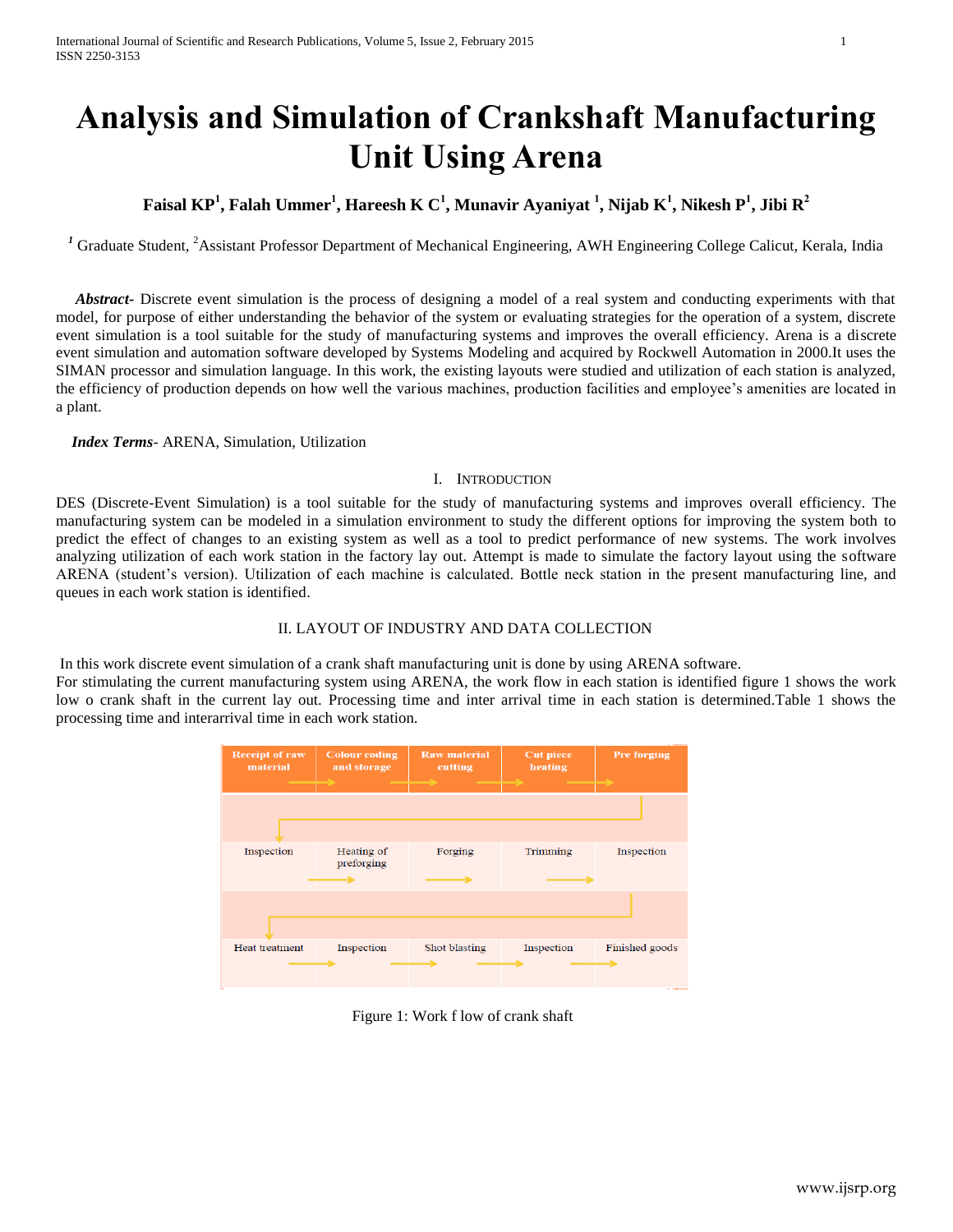| <b>WORK STATION</b>       | <b>PROCESS TIME</b><br>$(\min)$ | <b>INTER ARIVAL</b><br><b>TIME</b><br>(min) | <b>TOTAL TIME</b><br>(min) |
|---------------------------|---------------------------------|---------------------------------------------|----------------------------|
| Receipt of raw material   | 30                              |                                             | 30                         |
| Colour coding and storage | 25                              | 15                                          | 40                         |
| Raw material cutting      | 5.5                             | 5.5                                         | 11                         |
| Cut piece heating         | 90                              | 20                                          | 110                        |
| Pre forging               | 10                              | 3.5                                         | 13.5                       |
| Heating of preforging     | 42.5                            | 15                                          | 57.5                       |
| Forging                   | $\overline{4}$                  | 5                                           | $\overline{Q}$             |
| Trimming                  | .75                             | 3                                           | 3.75                       |
| Heat treatment            | 1800                            | 15                                          | 1815                       |
| Shot blasting             | 45                              | 2.5                                         | 47.5                       |
| Grinding                  | 15                              | 5                                           | 20                         |

Table 1: Process time and inter arrival time in each work station

#### III. RESULTS AND DISCUSSION

The figure below shows the layout created by ARENA .9 students' version software. The figure: 2 show the layout that created using the arena software and its simulation. From the software itself we can found the utilization of the machines in the existing layout. The figure: 3 show the utilization of the stations in the existing layout. The figure: 4 shows the total number of parts seized in each work station. During simulation replication length is 50 hours.



Figure 2: Simulation using ARENA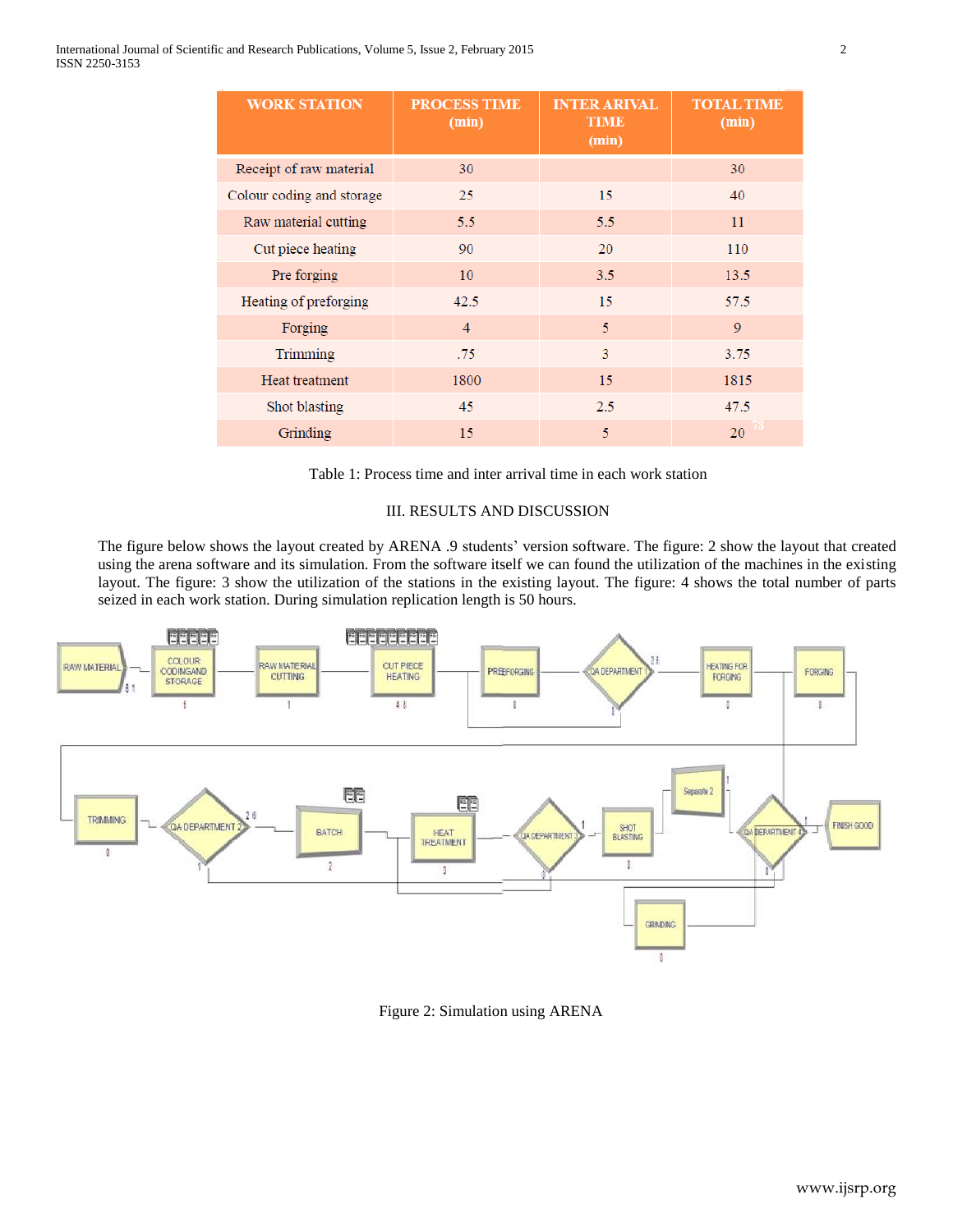International Journal of Scientific and Research Publications, Volume 5, Issue 2, February 2015 3 ISSN 2250-3153

Number of simulation replication = 50 hours

Number of output  $= 1$ 

Total time for one unit production = 42 hours



Figure 3: Simulation using result

Analyzing the current work station utilization

### **Usage**

| Scheduled Utilization                       | Value      |  |
|---------------------------------------------|------------|--|
| <b>10 TON HAMMER</b>                        | 0.1213     |  |
| <b>16 TON HAMMER 2</b>                      | 0.08100000 |  |
| COLOUR CODING AND                           | 1 0000     |  |
| <b>STORAGE MACHINE</b><br><b>FURNANCE 1</b> | 0.9830     |  |
| <b>FURNANCE 2</b>                           | 0.5027     |  |
| <b>FURNANCE 3</b>                           | 0.7347     |  |
| <b>GRINDING MACHINE</b>                     | 0.00       |  |
| <b>POWER HACK SAW</b>                       | 0.2713     |  |
| <b>SHOT BI ASTING MACHINE</b>               | 001492308  |  |
| <b>TRIMMING MACHINE</b>                     | 0.03600000 |  |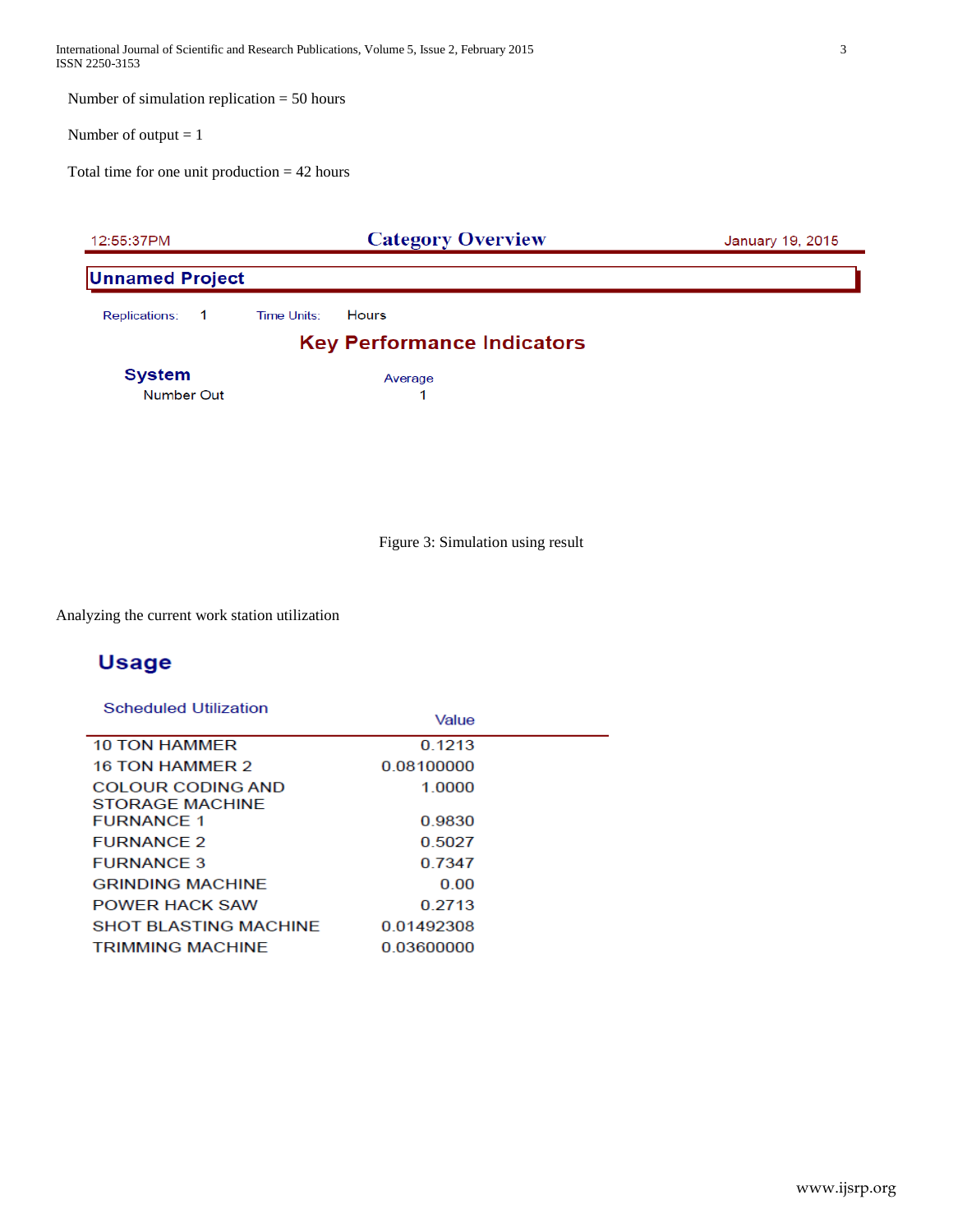

Figure 4: Simulation using result graphical

### Total number of seized

| <b>Total Number Seized</b>                         | Value   |  |
|----------------------------------------------------|---------|--|
| 10 TON HAMMER                                      | 26.0000 |  |
| <b>16 TON HAMMER 2</b>                             | 27.0000 |  |
| <b>COLOUR CODING AND</b><br><b>STORAGE MACHINE</b> | 76,0000 |  |
| <b>FURNANCE 1</b>                                  | 27,0000 |  |
| <b>FURNANCE 2</b>                                  | 26,0000 |  |
| <b>FURNANCE 3</b>                                  | 2.0000  |  |
| <b>GRINDING MACHINE</b>                            | 0.00    |  |
| <b>POWER HACK SAW</b>                              | 75,0000 |  |
| <b>SHOT BLASTING MACHINE</b>                       | 1.0000  |  |
| <b>TRIMMING MACHINE</b>                            | 27,0000 |  |



Figure 5: Total number seized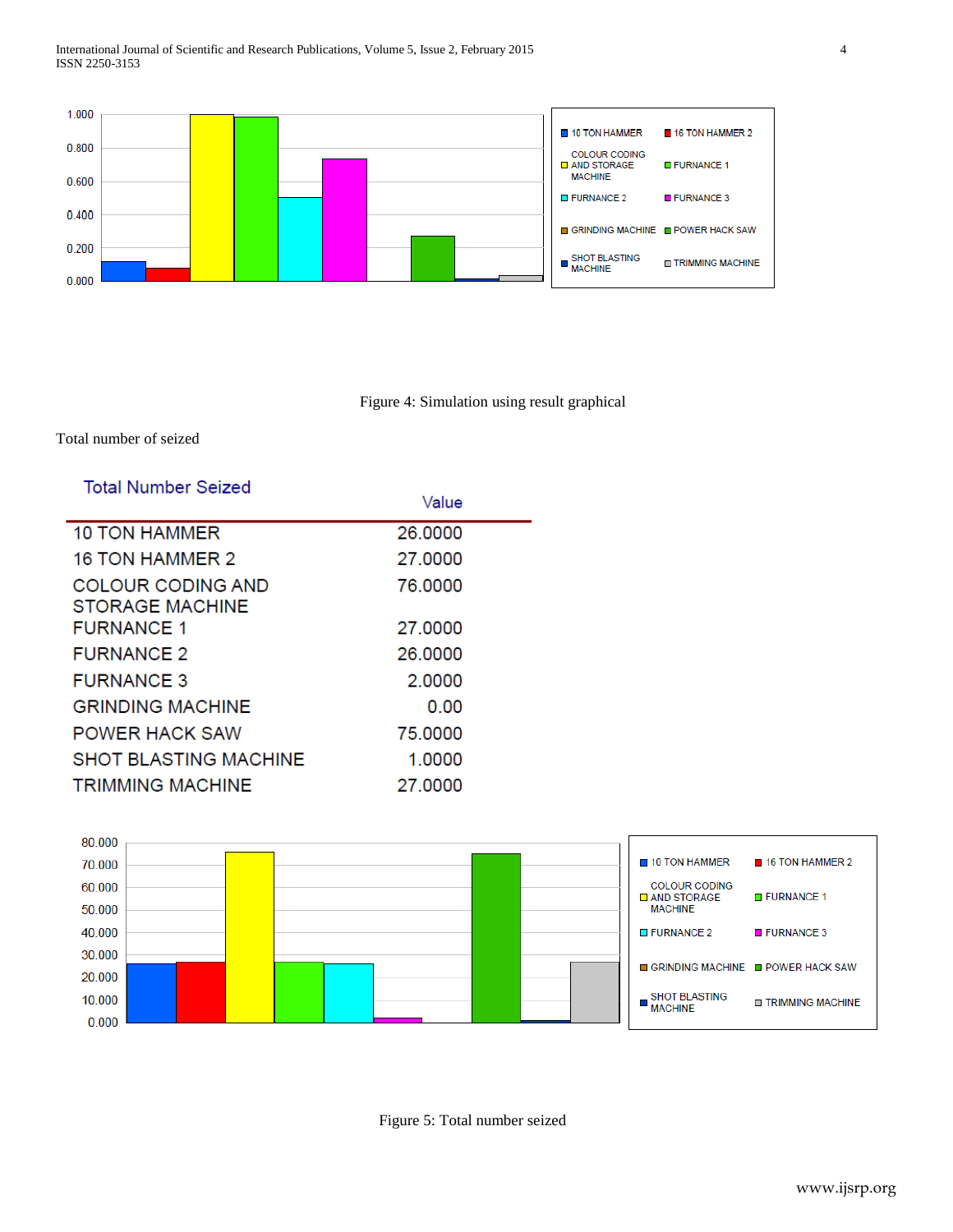Queue

## **Queue Detail Summary**

### **Time**

|                                       | <b>Waiting Time</b> |
|---------------------------------------|---------------------|
| <b>BATCH.Queue</b>                    | 4.57                |
| <b>COLOUR CODINGAND STORAGE.Queue</b> | 4.57                |
| <b>CUT PIECE HEATING.Queue</b>        | 15.17               |
| <b>FORGING.Queue</b>                  | 0.00                |
| <b>HEAT TREATMENT.Queue</b>           | 9.50                |
| <b>HEATING FOR FORGING Queue</b>      | 0.00                |
| PREFORGING.Queue                      | 0.00                |
| <b>RAW MATERIAL CUTTING.Queue</b>     | 0.00                |
| <b>SHOT BLASTING.Queue</b>            | 0.00                |
| TRIMMING.Queue                        | 0.00                |

### **Other**

|                                       | <b>Number Waiting</b> |
|---------------------------------------|-----------------------|
| BATCH.Queue                           | 2.24                  |
| <b>COLOUR CODINGAND STORAGE.Queue</b> | 7.11                  |
| <b>CUT PIECE HEATING.Queue</b>        | 23.06                 |
| FORGING.Queue                         | 0.00                  |
| <b>GRINDING.Queue</b>                 | 0.00                  |
| <b>HEAT TREATMENT.Queue</b>           | 0.75                  |
| <b>HEATING FOR FORGING Queue</b>      | 0.00                  |
| PREFORGING.Queue                      | 0.00                  |
| RAW MATERIAL CUTTING Queue            | 0.00                  |
| <b>SHOT BLASTING.Queue</b>            | 0.00                  |
| TRIMMING.Queue                        | 0.00                  |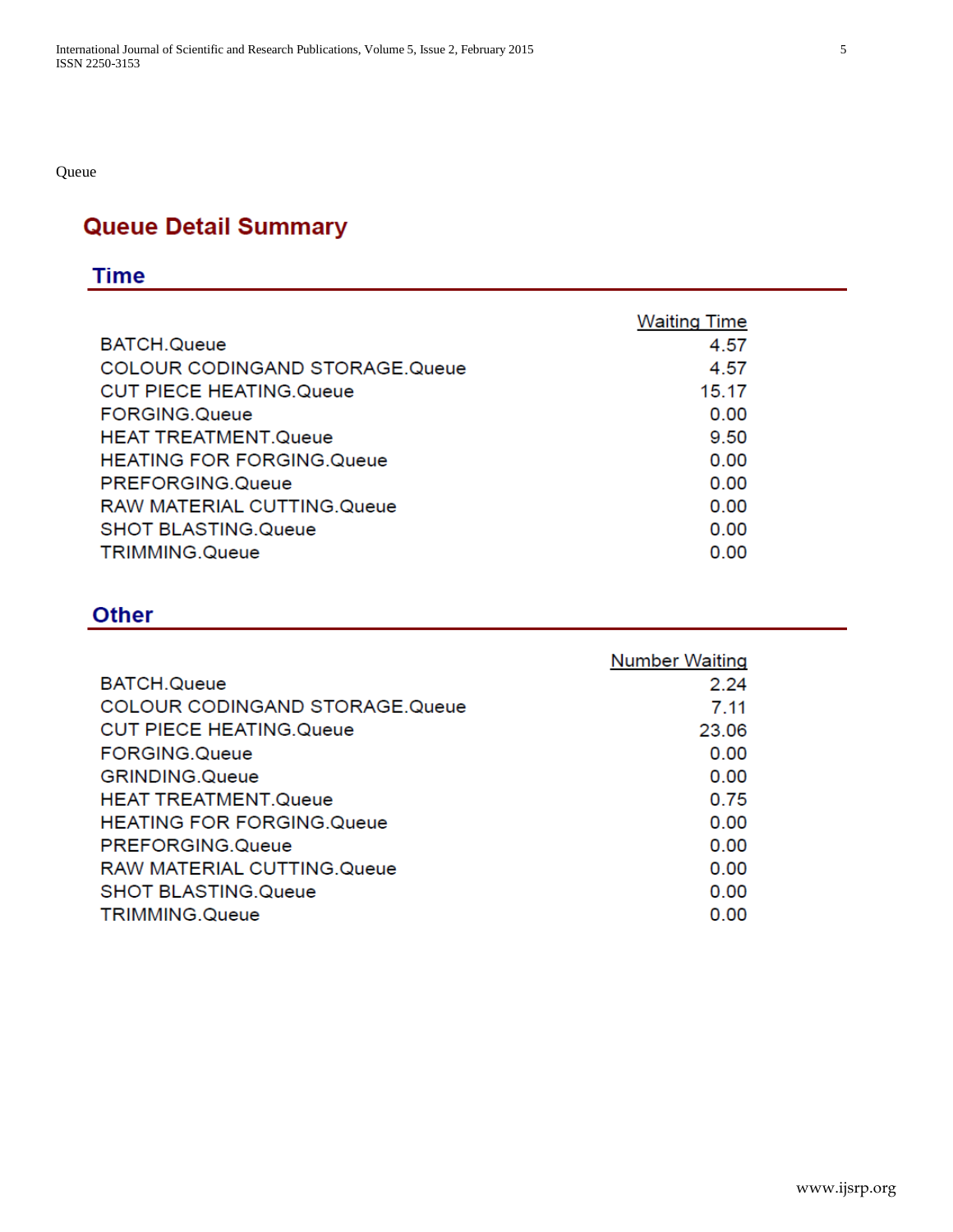### **Resource Detail Summary**

### **Usage**

|                   | <b>Inst Util</b> | Num Busy | Num Sched | Num Seized | <b>Sched Util</b> |
|-------------------|------------------|----------|-----------|------------|-------------------|
| 10 TON            | 0.12             | 0.12     | 1.00      | 26.00      | 0.12              |
| <b>16 TON</b>     | 0.08             | 0.08     | 1.00      | 27.00      | 0.08              |
| <b>COLOUR</b>     | 1.00             | 1.00     | 1.00      | 76.00      | 1.00              |
| <b>FURNANCE 1</b> | 0.98             | 0.98     | 1.00      | 27.00      | 0.98              |
| <b>FURNANCE 2</b> | 0.50             | 0.50     | 1.00      | 26.00      | 0.50              |
| <b>FURNANCE 3</b> | 0.73             | 0.73     | 1.00      | 2.00       | 0.73              |
| <b>GRINDING</b>   | 0.00             | 0.00     | 1.00      | 0.00       | 0.00              |
| <b>POWER</b>      | 0.27             | 0.27     | 1.00      | 75.00      | 0.27              |
| <b>SHOT</b>       | 0.01             | 0.01     | 1.00      | 1.00       | 0.01              |
| <b>TRIMMING</b>   | 0.04             | 0.04     | 1.00      | 27.00      | 0.04              |

Queues are found at colour coding and storage station and cut piece heating furnaces. Bottle neck station in the current lay out is colour coding and storage work station.100 % utilization for colour coding and storage station.98% utilization for furnace 1.

### IV.SUGGESTIONS

The following suggestions have been made to improve the utilization of the machines

Queues are found at colour coding and storage section and cut piece heating. Furnaces Bottle neck station in the current lay out is colour coding and storage station. Implementation of one more colour coding and storage facility will reduce the queue in that section. Installation of an extra furnace can solve the queue in cut piece heating.

#### V.FUTURE WORKS

Install one more arrangement for colour coding and storage and a cut piece heating furnace and conduct new simulation to avoid bottle neck in production.

#### VI. REFERENCE

[1]: Wang, M; G Sun; D Wang. 1993. "Manufacturing Simulation: An Effective Tool for Productivity Improvement". In Proc. 3rd International Microelectronics & Systems '93 Conference, August. Malaysia

[2]: F. Hosseinpour, and H. Hajihosseini. Importance of Simulation in Manufacturing World Academy of Science, Engineering and Technology 27 2009.

[3]: Sun, G; T Spedding. 1995. "Application of Discrete Event Simulation to the Activity Based Costing of Manufacturing Systems". In Proc. 4th International Microelectronics Systems'95 Conference, Malaysia

[4]: Wang, M; G Sun; Nooh. 1995. "Application of Simulation to Reduce Manufacturing Cycle Time". On Workshop of 4th International Microelectronics Systems'95 Conference, May, Malaysia.

[5]: Anucha Watanapa, Phichit Kajondecha, Patcharee Duangpitakwong , and Wisitsree Wiyaratn, "Analysis Plant Layout Design for Effective

Production," IMECS2011March 16-18 2011Hong Kong .